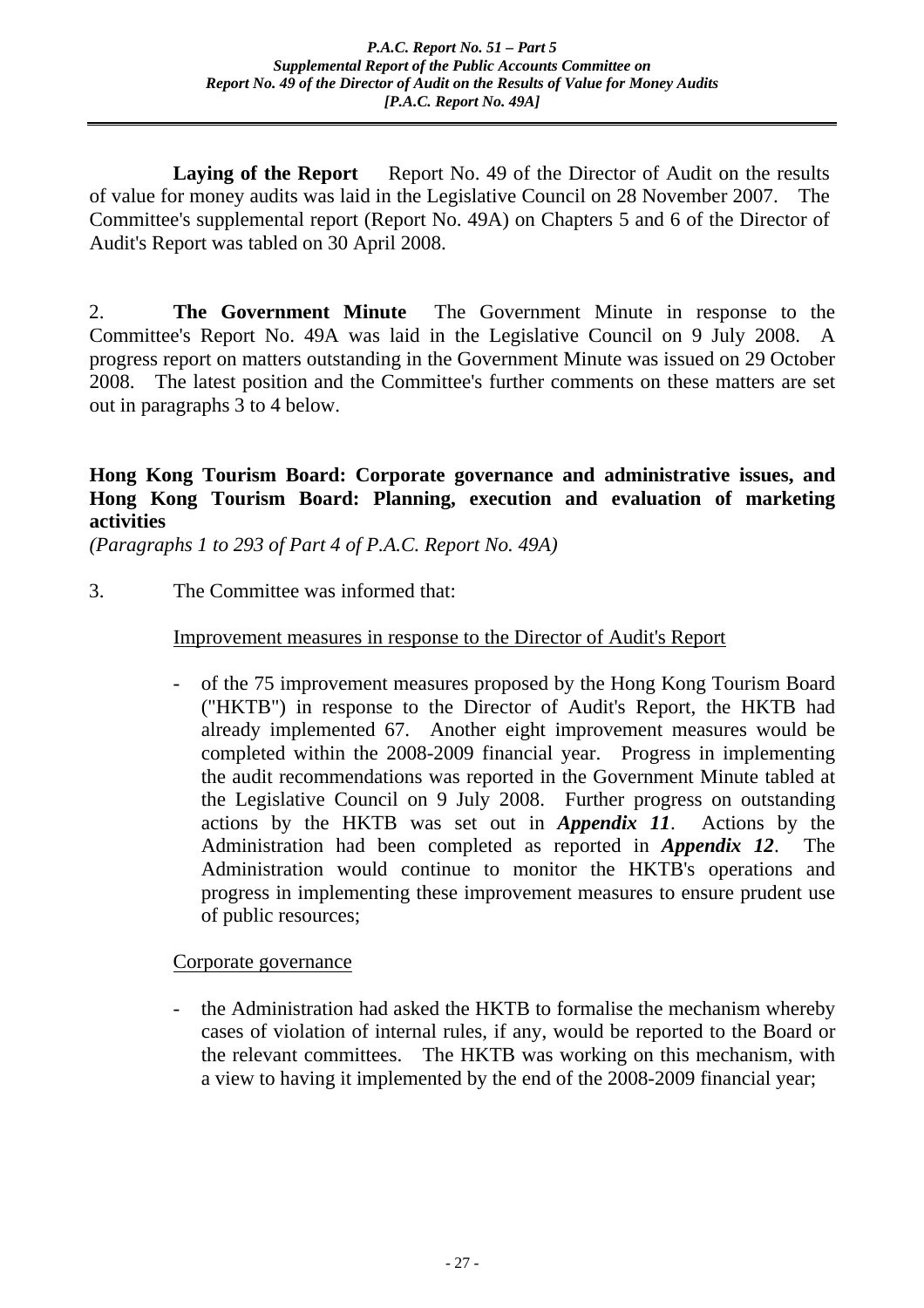Review of the role and responsibility of the government officials sitting on the governing bodies and committees of publicly-funded statutory organisations

- the outcome of the review on the role and responsibility of government officials sitting on the governing bodies of publicly-funded statutory organisations as well as corporate governance and management in publicly-funded statutory organisations, which the Administration had undertaken in response to the recommendations contained in the Committee's Report Nos. 48 and 49A, was submitted to the Chairman of the Committee on 17 July 2008 (in *Appendix 13*);
- following the review, the Administration had promulgated a set of guidelines advising bureaux and departments on the broad principles of good governance, so as to facilitate Controlling Officers in the discharge of their funding control responsibilities over the publicly-funded statutory organisations. A General Circular (No. 8/2008) on "Governance of Government-owned or Funded Statutory Bodies", in *Appendix 14*, was issued on 12 December 2008 for reference by Directors of Bureaux and Controlling Officers;

The Committee's recommendation about ensuring that Controlling Officers for publicly-funded organisations effectively perform their roles and responsibilities

- the Administration had asked the HKTB to provide quarterly reports to the Controlling Officer on its work and use of the subvention. The HKTB submitted the first quarterly report covering July to September 2008 to the Controlling Officer in November 2008;

The Committee's recommendation about clearly stating the intended roles and responsibilities of government representatives and other members appointed to sit on the governing bodies of publicly-funded statutory organisations when appointing them

- the Administration had advised bureaux and departments, through the above General Circular No. 8/2008, to clearly spell out the intended roles and responsibilities of government representatives and other members appointed to sit on the governing bodies of these organisations when appointing them;
- the Administration had also invited the HKTB to review the operation of the four committees established under the Board with a view to strengthening corporate governance and the mechanism for the committees to advise the Board. The HKTB's Audit Committee revised its Terms of Reference in July 2008 to set out more clearly its authority and duties. The HKTB was reviewing the operation of the other three committees, namely the Staff and Finance Committee, the Product and Event Committee and the Marketing and Business Development Committee, and aimed to complete the review by the end of the 2008-2009 financial year;